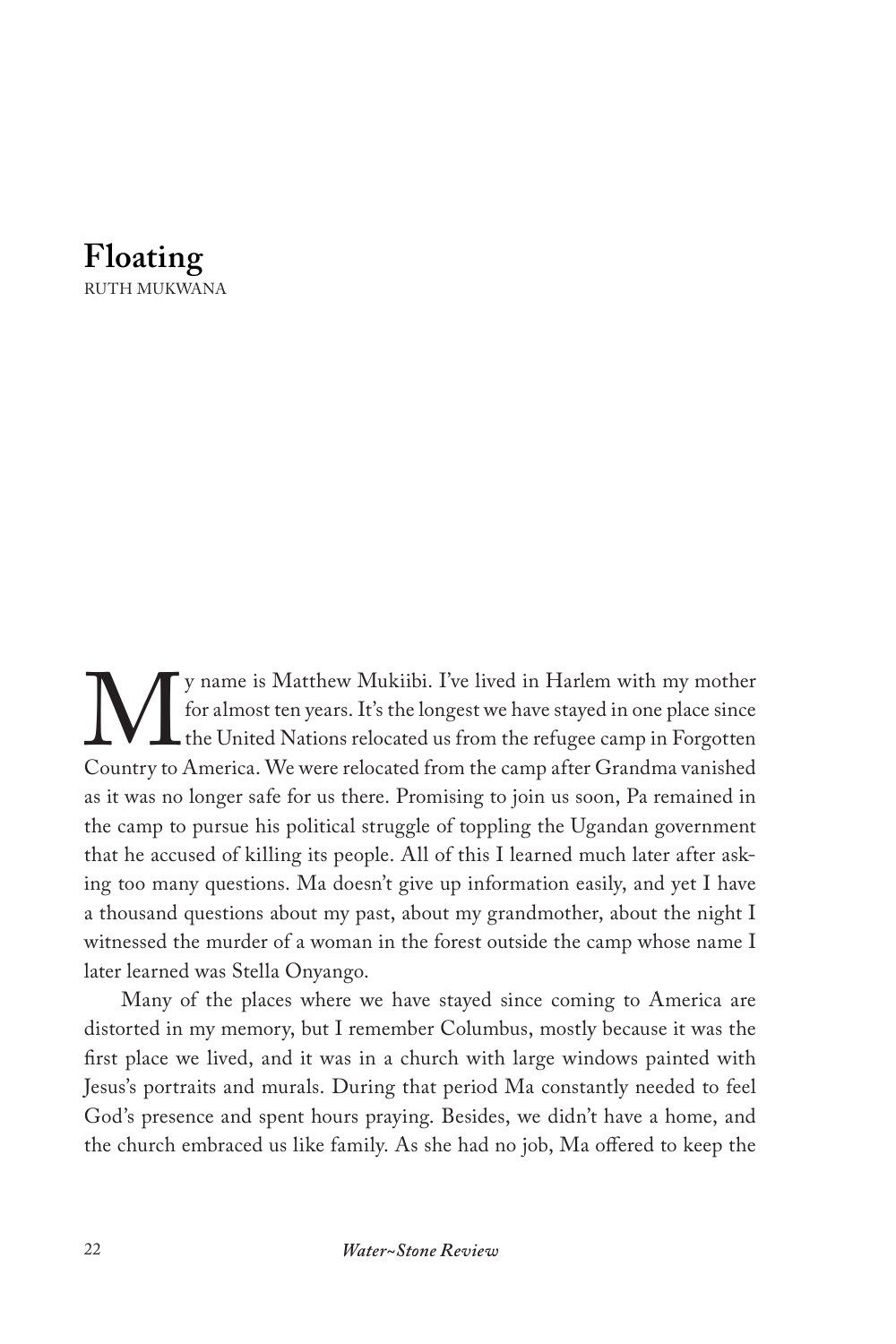church clean, and the priest in turn fed us and allowed us to sleep in the church. We'd spread our sleeping bags under one of the murals. Jesus's face, illuminated by yellow light, made us feel safe, but something as simple as the sound of a car backfiring made our hearts race, taking us back to the gunshot in the forest in the camp. The forest wasn't far from the refugee camp, but I was forbidden from going there. Bad things happen to the people who go there, Ma and Grandma used to tell me. To scare me from going there, I used to believe, until the night Ma and I followed Pa there, and we witnessed the murder.

We spent six months in Columbus before Ma felt safe outside the church. During the day, she asked me to go out and beg for money to send to Pa. She'd make me wear torn and faded oversized shirts and trousers and taught me how to turn my eyelids inside out, drop my shoulders, and bend my neck. I wasn't tall, but I dropped a couple of inches. To make my eyes red, she'd rub chili powder into them. I looked like I was crying all the time.

"Off you go, just tell them it's to help refugees back home. Your father is doing good things. He's helping the refugees," she'd whisper, "and don't talk to them." She need not have worried about that: none of the people I begged from understood the English I spoke or my accent, and neither did I comprehend theirs.

All I had to do was stick out my right hand, palm splayed, and say, "I am hungry." People going into the supermarket gave me change. When the priest got concerned about where I spent my days and started asking questions, Ma stopped sending me to the streets.

After a lot of counseling about how to live in America, we left the church and stayed with several refugee families before we moved to California. Ma wanted to feel the sun and she had heard that there were more Ugandans there. A woman she had befriended at the church arranged for us to stay with a family in California. The Owukos were a kind and generous family, but with five children in a two-bedroom house, it was a crowd. They let us sleep on their couch for a few months. I remember staying up late at night waiting for the children to switch off the Ugandan videos they watched lying on the sofa, which doubled as my bed, and it was Ugandan music that woke me up in the mornings. We finally found a Kenyan family who rented us their basement, but we moved again; the basement was suffocating.

We had lived in California for three or four years when Ma came home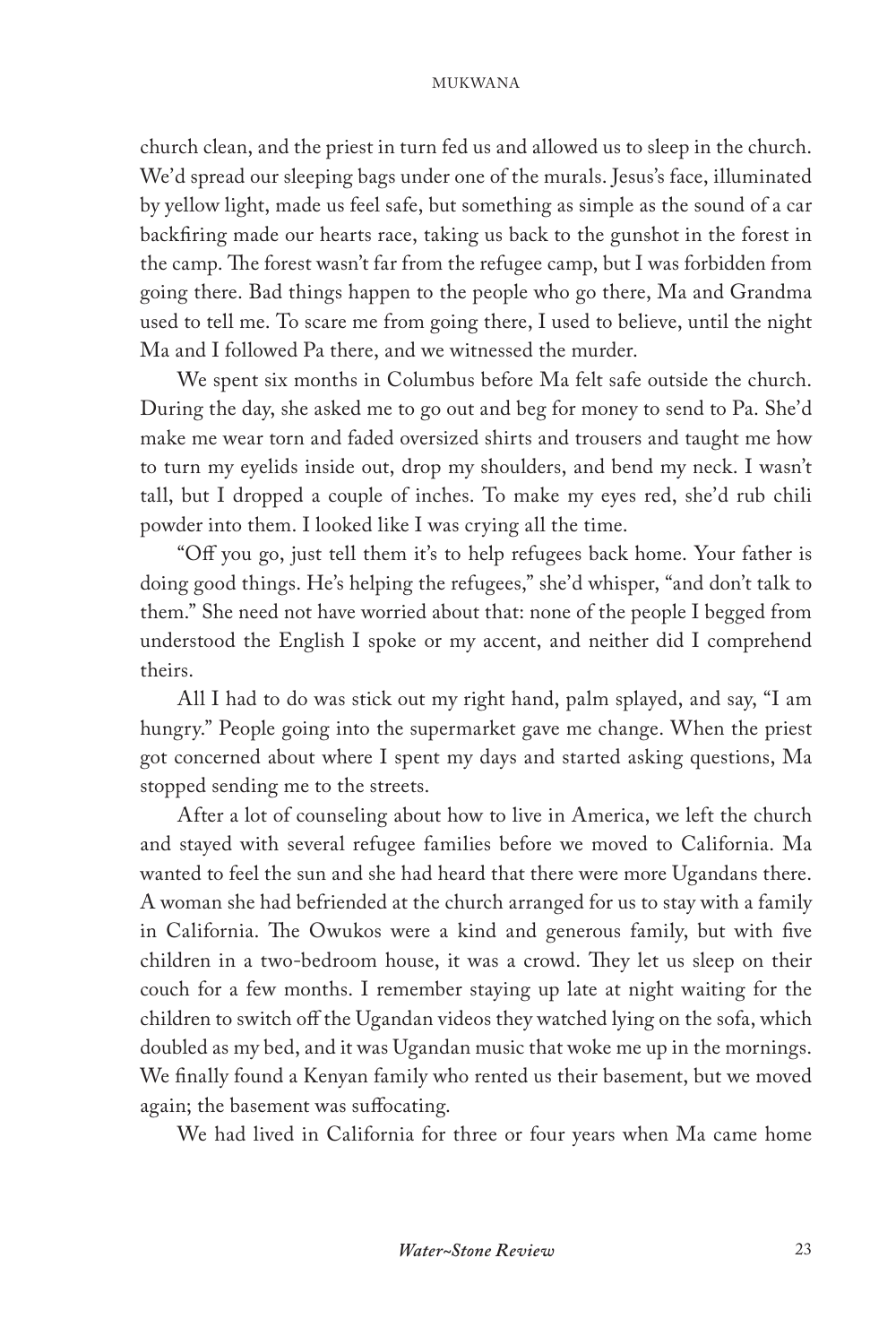one day and said we were moving to New York. A few Ugandan refugees in California recognized her—the wife of a rebel leader—and started giving us the *look*. It was then that the whispers about us started. "We'll be mysterious in New York," she said. It was years before I understood why we needed to be mysterious. Just before we left, she changed my name from Timothy Okello to Matthew Mukiibi. She didn't want me to keep my father's name. Once we arrived in New York, she cut her thick dreadlocks that used to cascade down her shoulders like twisted brown ropes, and bought a wig that covered most of her face.

Going through school in America hasn't been easy. To pay my college tuition, Ma has looked after many children and scrubbed countless floors. Bleach has broken the skin on her hands. As a refugee, she was given a work permit but she failed to find a white-collar job. I remember her seated on the dirty old couch, which used to be white, that we picked from the streets like the rest of the mismatched furniture in our first small studio on 135th Street and Lenox Avenue. The bright yellow light from the only lamp brightened her dark face as she meticulously completed job applications. She was lucky if the companies sent her the standard response—*Thank you for showing interest in this position. We regret to inform you it has been filled.*

"Why do they say regret when they have no regret?" She'd look at me until I felt I had to say something. "I don't know, Ma," I'd say and shrug.

"Can you believe it? They want me to go back to school to work as a nurse. A nurse! I was a doctor. A doctor," she'd pound her chest as though reminding herself of what she once was. She'd sigh, and in that sigh, I heard all the weight of what she had lost.

"They took everything away. That government. Everything. Don't ever forget that. Your father is fighting so we can go back. One day . . ." her voice would trail off. She couldn't bear to finish her thought about going back home. In that sentence that she left hanging in the air, I felt the drop of hope that kept her going, Uganda and her husband. "You must study hard. These hands," she'd spread them out, "are because of you. Am here because of you."

And now, here I am in my purple gown, and hat on my head, holding my law degree. Ma can't stop smiling or talking, and I can't stop looking at the gap in the centre of her front teeth. It has been so long since I've seen her happy, since we have walked together.

"Congratulations!" people on the streets call out as we walk by. Others talk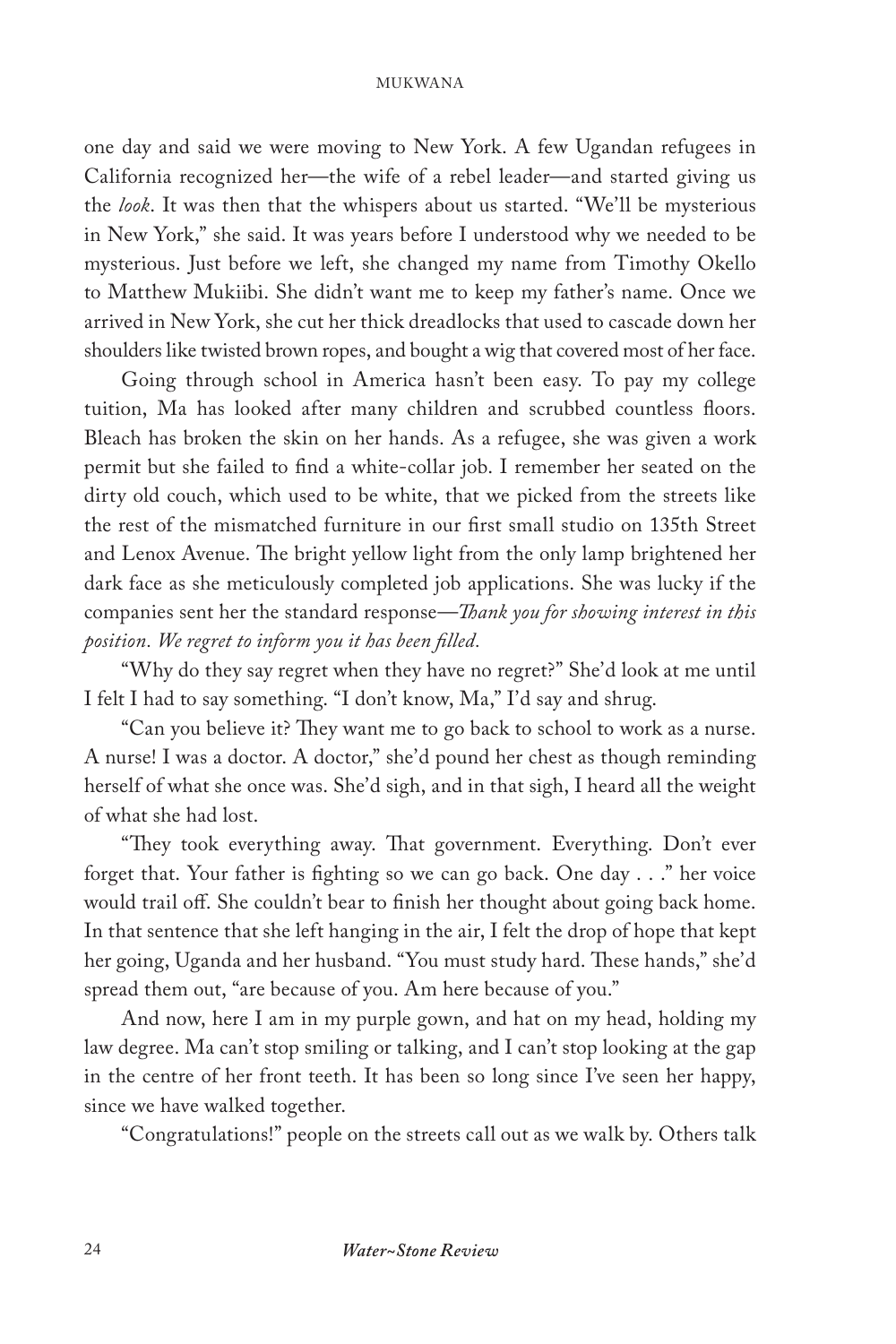about the humidity. They sit on the old brick stairs of their brownstone houses with giant Coca-Cola bottles and fruit juices. The smell of grilled meat fills the stale air, its circulation cut off by skyscrapers. Children ride scooters and bicycles up and down the pavement lined with trees. Their laughter intertwines with the songs of birds. We walk up to the fourth floor of the brownstone where we live.

As Ma goes to the kitchen to make coffee, I climb the stairs of the duplex apartment to my room. It only has a reading table, desk lamp, closet, and bookshelf fixed on the wall. I don't collect things. Memories are a boulder. The one possession I have on the shelf is the ball I made with my father years ago, when we were still in the refugee camp, when my name was still Timothy. I reach for the ball and cradle it in my hands. Many are the times I've held this ball and yearned to re-create the moment we made it: Father and I sat on the sand. The sun blazed and sweat trailed down our faces. His gun protruded from his pocket. The air around us reeked of intimacy. This ball, the only possession I brought from the refugee camp. The refugee camp with its barren soil, with its sharp heat that cut everything, with its flat land; when it rained, water flooded our house and bred mosquitoes. The refugee camp where I spent ten years of my life, where Grandma vanished. I wish I had known that making the ball would be the last intimate moment with my father. Often, all I want is to go back to that moment, and for my life to freeze there like a still image.

I drop the diploma and hat on the reading table, lie on my bed, and let the air conditioner cool me as I remember the day Ma and I started to drift. We were close before we left the refugee camp and in the years following our arrival in America. She compensated for all the things I lost when we were relocated—my friends, my father, my grandma, all that was familiar to me, all that I missed. People often ask me how I can miss destitution. They don't know that you can only love what you're accustomed to, that you yearn for what you cherish.

It was spring, four years ago. I had joined the New York Debaters club, a group open to all students passionate about debating the fate of Africa. We met once every month, and it was there that I met Mike, a fellow African student who was also the chairperson of the club. Because he was very outspoken and adamant that all the dictators on the continent deserved to be hanged, I told him about my father, who wanted to get rid of a dictator.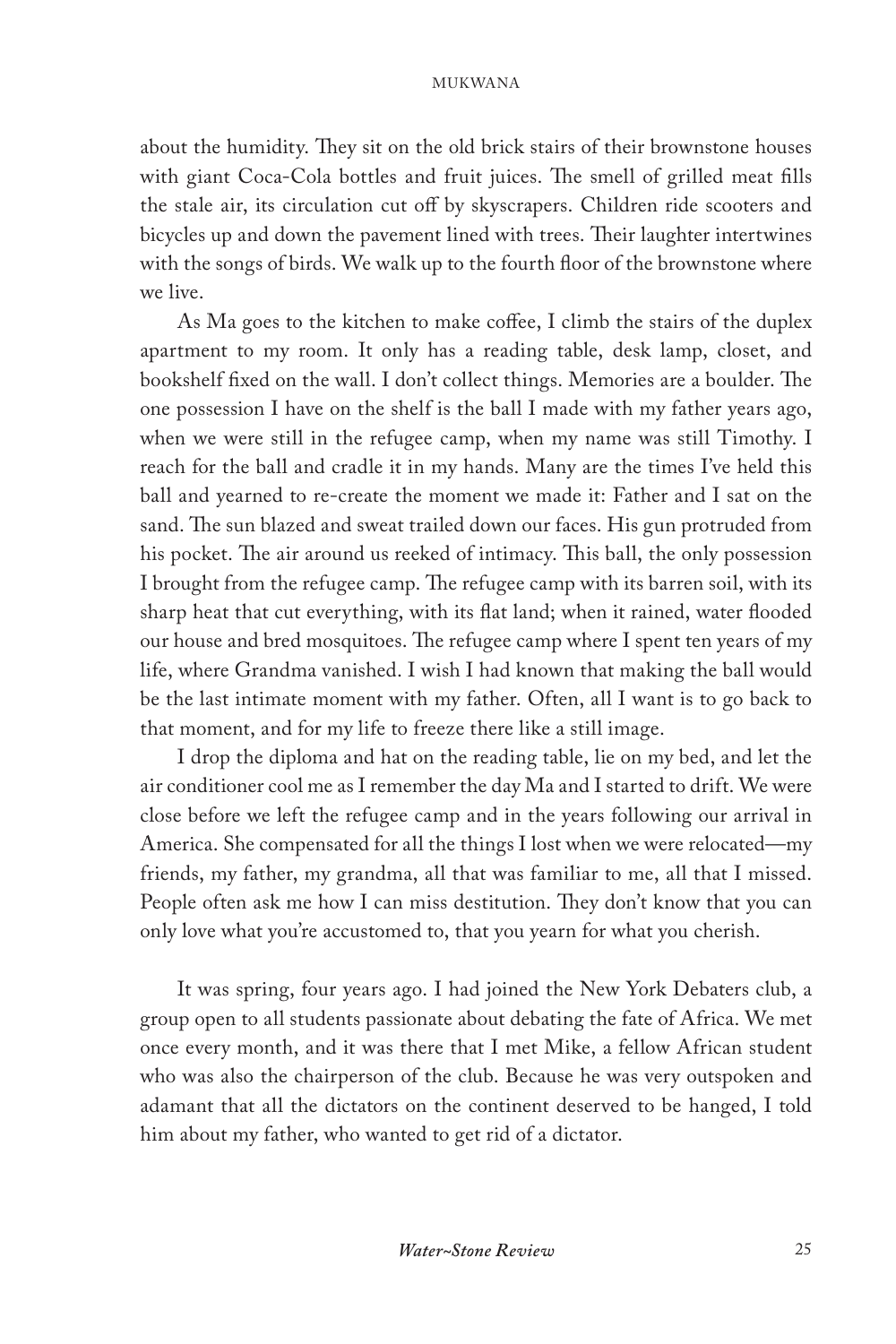"Really. Moses. Moses Okello, the Commandant, is your father?" he asked. I could see the confusion cloud his eyes.

"Yes, he is," I said. First, I saw his body that had been an open leaf turn inward and he rubbed his eyes as though he wanted to clearly see me. "No, he can't be your father. That man is a murderer."

"But he's fighting to get rid of a dictator."

"No, my dear, your father is not a freedom fighter. He's murdering Ugandans. Dictators must be hanged, but after a proper legal trial. What your father is doing is despicable." He must have seen the disbelief on my face. "If you don't believe me, look up Stella Onyango. She was killed fourteen years ago." He whispered as though he wanted to spare me the impact of what he was telling me, as though he felt sorry for me.

"Oh, Stella. That was an accident," I said quickly.

"You're burying your head in the sand, my friend." He patted me on the shoulder and almost ran away.

I ran from 116th Street and Lexington Avenue all the way back home. I found my mother in the ethnic room. I adopted the name from one of our neighbors, an old woman living alone who used to invite herself over for tea. The first time she came by, she looked at the *tinga tinga* paintings and masks dotting the living room walls, the bright-colored African fabrics on the sofas, cushions, and curtains in the windows, and said it was very ethnic.

"Ma!" I shouted. "Pa, he killed Stella. Pa, he killed her. Mike just told me."

It took her a moment to realize what I was talking about, and when she did, she stood up and paced around the room. She walked over and stood in front of me all the while her eyes fixed on mine, before she circled around me, and then walked to the window where she stared at the trees that were waking up from winter, before she walked back, and stood in front of me again. I smelled her breath. Coffee and the garlic she ate to manage her high blood pressure. She sighed and sat down.

"Sit with me," she said and tapped the couch. "It was a very long time ago. What do I remember? At the time, your father had mobilized a political movement in the camp. Young men and women. He was organizing peaceful protests. Negotiations with the government of Uganda. That sort of thing. The futility of it all," she shook her head. "I used to tell him. I often wonder if I shouldn't have said anything. I don't know when they turned violent. Anyway,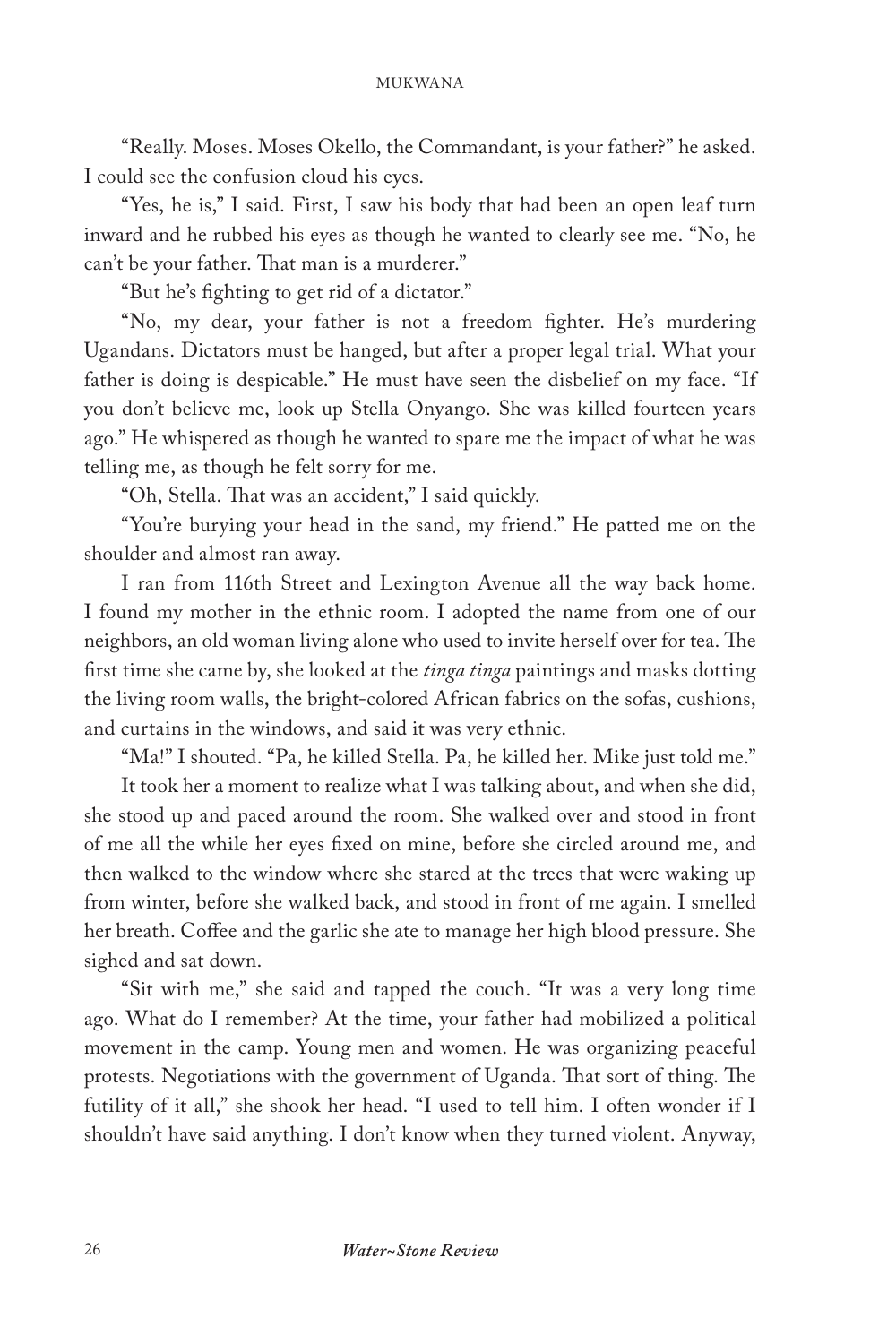they captured Stella. She was a government informant. They wanted to rough her up, scare her. That sort of thing. That's all they wanted to do. But things got out of control. It was dark. When he cocked his gun, he intended to scare her, but the gun was faulty, and it went off. He didn't mean to."

That was the first time she told me the full story. I recall thinking that wasn't how I remembered it, but I also thought that she had no reason to lie to me. I did some research but didn't find anything. It was then that the pain at the bottom of my stomach that would not go away started. I never went back to the club.

Ma calls me. Coffee is ready. I spoon sugar and milk into my coffee mug as though compensating for the years we had no sugar, as though tomorrow there'll be none.

"It'd have been good to have a party, a real party with friends," I say as the coffee burns my tongue. I've no friends to speak of, but I say it anyway. Ma has baked a chocolate cake and cupcakes with colors of the American flag to celebrate. This only heightens the emptiness in our lives. I stretch my legs and they touch the kitchen wall. I think about Grandma and wish she was here today. She was the one who taught me how to write. She'd sharpen a stick, take my hand, cover it with her bony hands, and we'd write in the sand. The day Pa and I made the ball was also the day Grandma quarreled with him about the gun he carried everywhere with him and the blood on his clothes. That was also the day she vanished from the refugee camp. I remember her seated on the old brown sack, her back against our house, her legs outstretched, a tobacco pipe in her mouth, her hands dancing above her head, lamenting how the camp was going to kill her, how she missed her home in Kampala.

"Grandma would have been so proud of me," I say.

Ma strokes the fringe on her wig. She flattens the sides with her hands before she removes it, combs it with her hands and puts it back on her head. The fringe almost covers her eyes.

"Do you know what happened to her?" I don't know how many times I've asked her this question. When I found out that we were leaving the camp, I refused to get in the van without Grandma. My father carried me kicking and screaming and dropped me on the lap of my mother, who held on to me with all her strength. "You're now a young man. I need you to look after your mother. I promise you, I'll continue to look for my mother," he said. Ma's answer is always the same.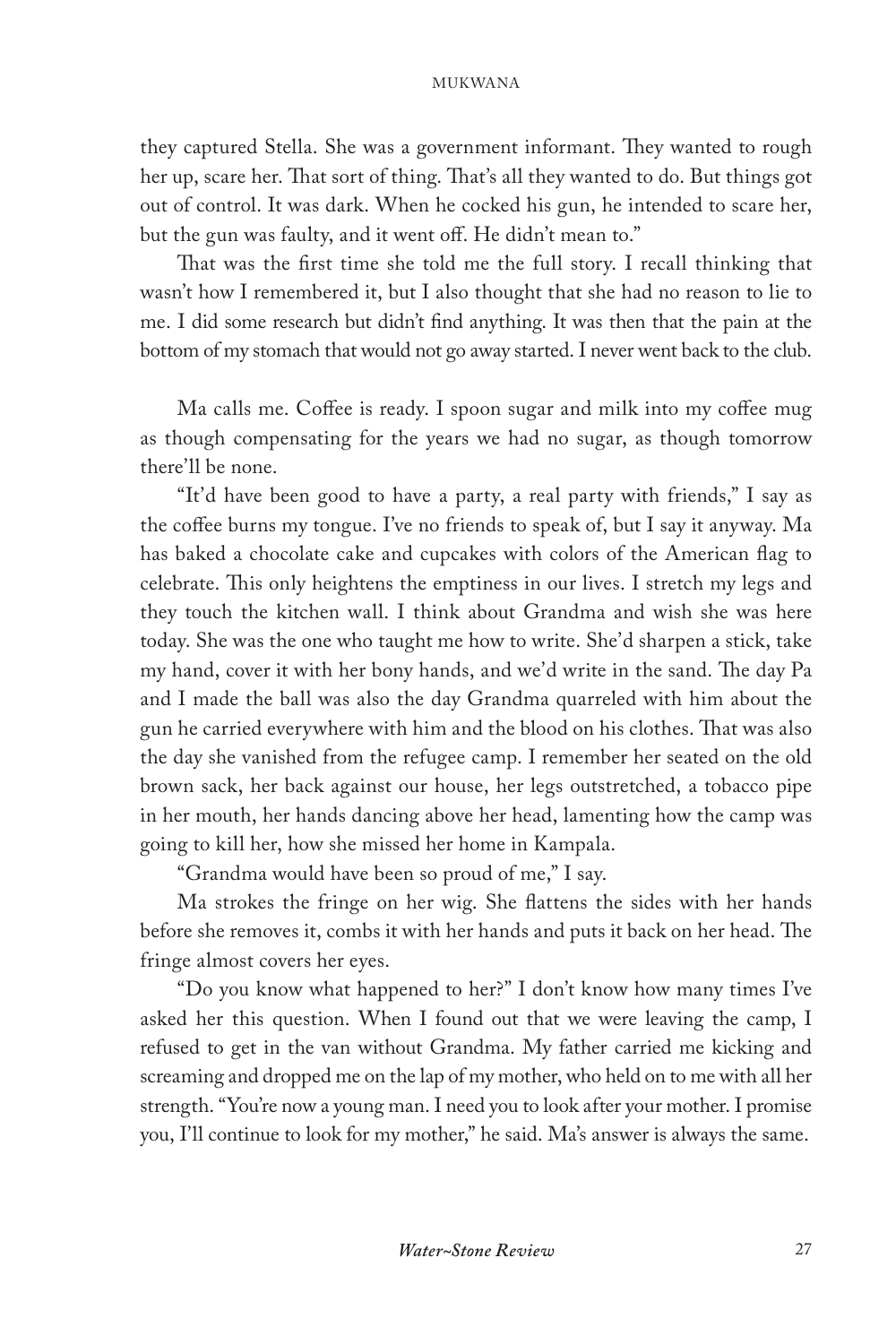"You ask too many questions. Some things are better left unsaid."

"You know what would have made my graduation perfect?"

"Tell me."

"A party."

"I spent the whole day baking cupcakes for you. You like my cupcakes," she says, a bitter smile on her face.

"I like your cupcakes, Ma, but what have they got to do with having a party?" I ask, but she concentrates on stirring her black coffee over and over, although it has no sugar, and watches the dark liquid dance in her cup. It makes a ring on the coffee table. I don't like silence, I never have. It forces me to keep talking.

"Stop stirring the coffee," I say. It consumes all my energy not to shout at her. She stops and looks at me. She has given up so much to get me here. I know how much she misses my father.

"It's not that I am not grateful. I am. For everything. I am. But how can anyone live in a place for years and not even make one friend?"

"I've never stopped you from making friends."

"Then let's throw a party and invite everyone over."

"Go ahead and throw your party. If something should happen to me . . ." Ma does this, says something unrelated to what I've said, and I have to pretend I was talking about the thing she's now talking about.

"Nothing is going to happen to you." I hope she hears the impatience that chokes my voice. This is how we communicate, with clues in our voices, facial expressions, talking around all that must be said. I drink the coffee and look at her and see that she has aged, her cheeks have thinned, the lines on her forehead deep from frowning. She looks at me, about to say something when the phone rings once, twice, and on the third ring we know. It's father calling. She puts on her shoes and goes outside to talk to him. I wish she didn't talk to him. I wish he were dead. I go back to my room.

Ma is the only one who talks to him. I pleaded and cried to talk to him during the months that followed our departure from the refugee camp. There was so much need in the camp. Food. Medicines. Water. How I went around, my shoulders held high, begging for money for the refugees back home. This was before I knew the money was used to buy guns and bombs, before he became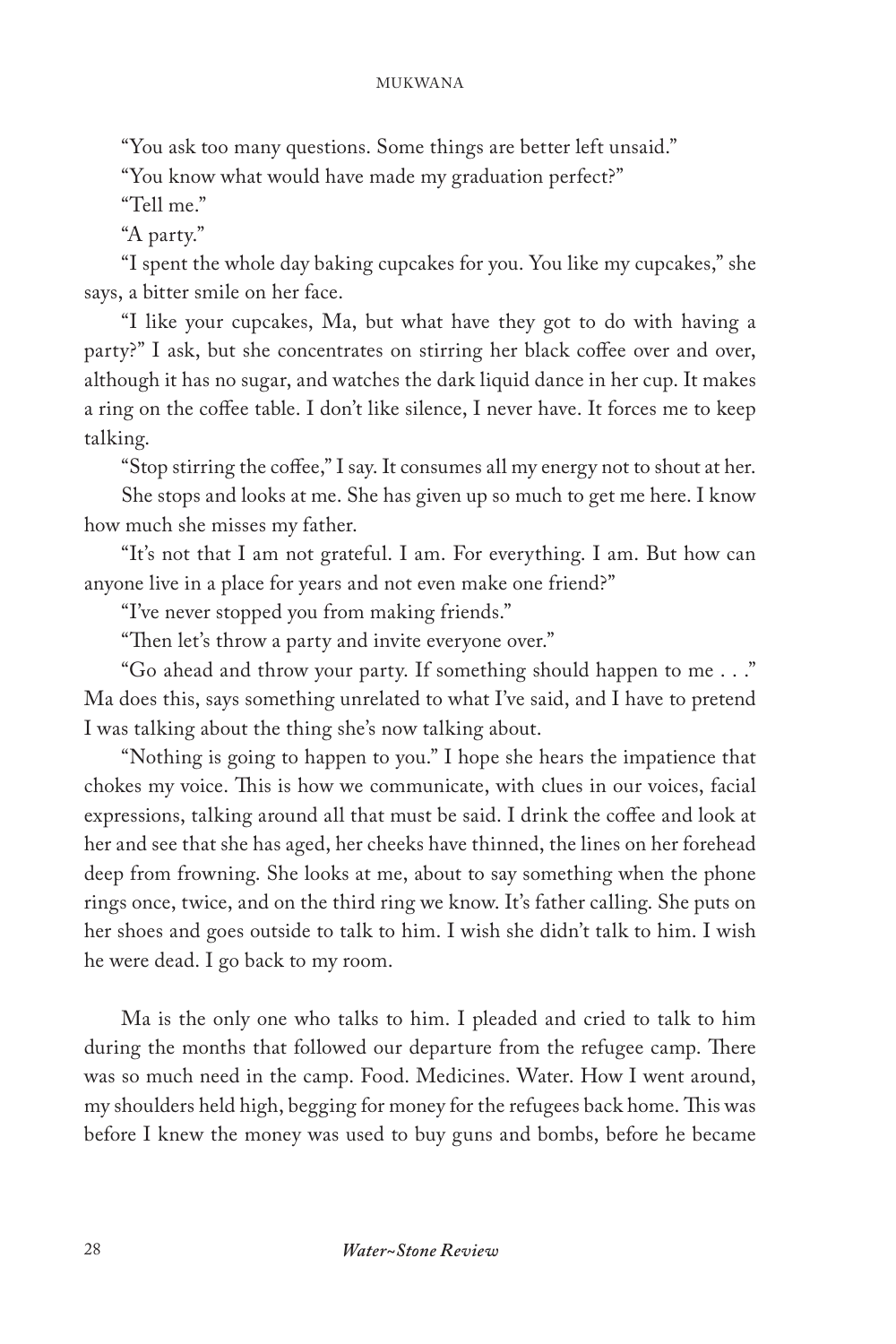the secretary general of the Revolutionary Front, before he declared war on the government, before civilians became targets, before they started detonating bombs in public places, before I stopped believing my father was a hero fighting for the millions of refugees, and those who never left and were being persecuted by the government, before I became suspicious about Grandma.

Even though I don't talk to him, he's a ghost I can't lose. I see him in Ma's eyes when a rain cloud glosses over them before she tells me I am his replica. He's the reflection I see first thing in the mornings as I shave my beard, comb my hair. My eyes are large and out of focus. Some people put it down to not belonging. Maybe they're right. Ever since I came to America, I've felt like a nomad. I could have tried to plant myself but there are so many things about me that must remain in a coffin. Humans are social beings. They aren't content just knowing my name, that my favorite color is brown, that I'd pick reggae music any day, and that I've read *Diary of a Bad Year* a hundred times. They want to know who I am, even when they'll forget as soon as we stop talking, even when I don't know who I am. Sometimes, I tell people different things when they ask me the same question twice, thrice, to see if they'll notice. They don't.

Two hours later, I hear her heavy footsteps as she climbs the stairs to my bedroom and I turn off the lights. I know she wants to talk about Father. Her movements reveal the tragedy that follows her. I don't think about how sad she is, how weary she must be. Her knock on the door is tentative. The door squeaks. Light pours in through the half-open door. She's afraid to disturb me, even though she knows I am awake. It's easier for her not to see the hatred wedged in my eyes. All she wants is for me to understand. Her voice is broken as she tells me about him, about their conversation, how he's very proud of me and wishes he had been with us today.

"Then he should have been here."

She picks up my clothes from the floor and folds them. "Of all days to pick a fight, must it be today?"

I am spoiling for a fight, but I know she's right, so I think about the only person I'd have wanted to celebrate my graduation with, the only woman I had the courage to ask out a few months ago.

Nina and I hit it off when we met on the subway. I was coming from the United Nations Secretariat, where I worked as an intern with a group of other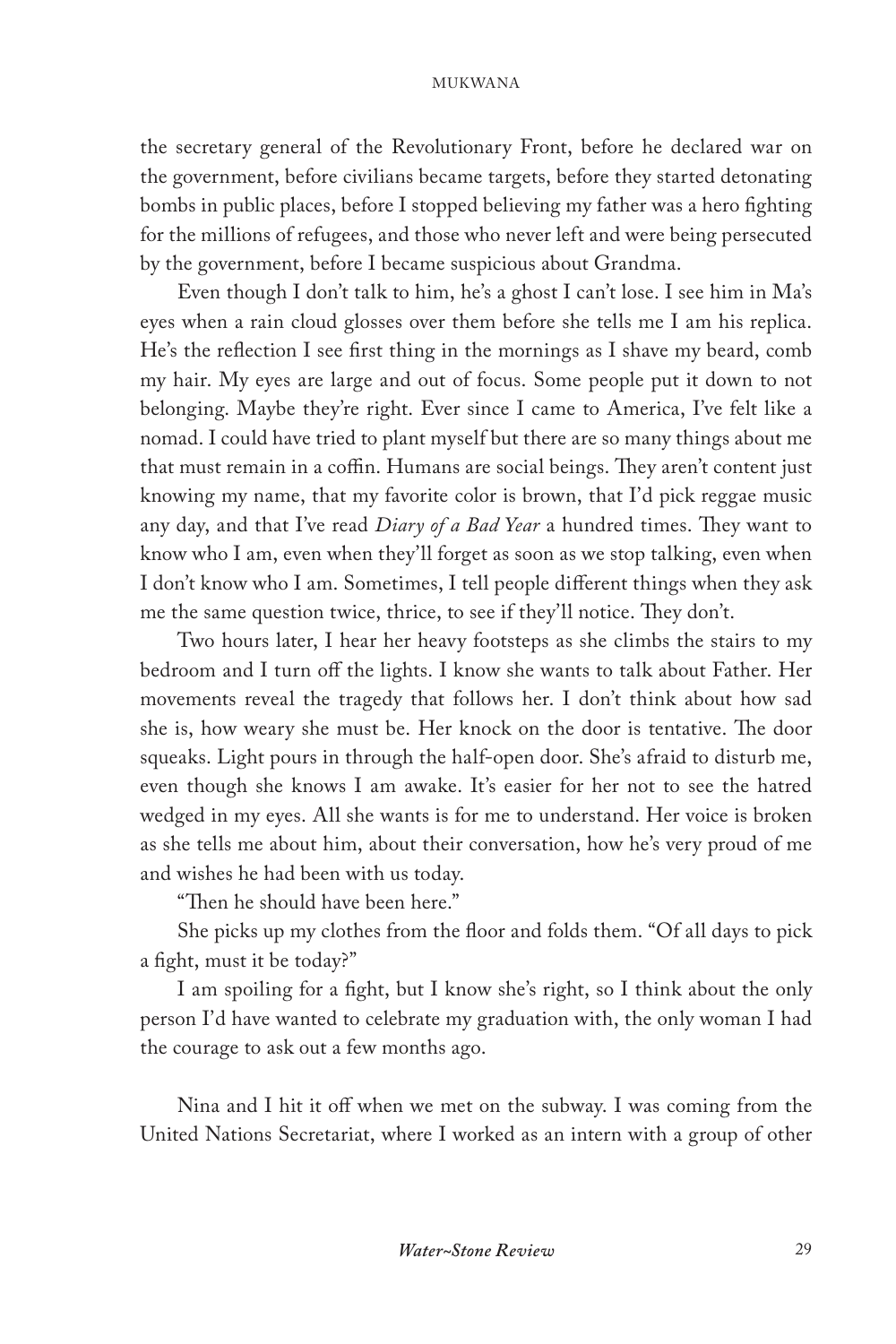students during my summer holidays researching peace processes in the Horn of Africa. Nina needed two dollars and fifty cents to pay for her ride. She had a one-hundred-dollar bill, which she held in her hands, and the credit card machine was broken. I offered her my train card. We were both taking the 3 train. We talked. Her contagious laughter lifted above the loud chatter of passengers squeezed into the train car. We held onto the silver rods of the car, our bodies crashing into each other every time the speeding train halted suddenly. It was her sing-song laughter that made me want to see her again. I asked her out, and a week later we met for dinner. We were having dessert when I noticed her studying me like a specimen in a laboratory, convinced she had seen me before.

"You aren't a news reporter, are you?" she asked.

"Nope, never been on TV."

"We didn't go to the same schools . . ." she squinted her eyes as though she was looking at the sun and her long nails, polished black, started to tap her wine glass. Miles Davis's "Blue in Green" filtered through the silence. A waiter asked if we wanted more wine as he lit new candles. It was getting late and the following day was Wednesday. As an intern, I didn't feel obligated to work every day but Nina was a human rights student. She ordered a cappuccino and I asked for a cup of Earl Grey. I looked at the walls lined with black-and-white pictures of weddings and birthday parties the restaurant had catered over the years; smiles all around.

"There's something civilized, cultured, about cappuccinos," Nina said, as she sipped hers.

"Yes, there is," I agreed, even though I didn't. It's all coffee. My brain searched for something to talk about, anything, but it was full of Pa. The knot in my stomach and sweat in my armpits were immediate. I wanted to tell her about him, but where could I start? If only he was a freedom fighter; it'd still be difficult, but at least it's honorable. I remembered Mike's reaction.

So, with Nina, I steered away from my parents and stayed on light topics, but she wasn't having any of it. "You aren't a news reporter, have never been on television. Where have I seen you?"

"I have a common face . . . strangers often walk up to me and start talking before they realize I am not who they think I am!"

"Really? Never happens to me."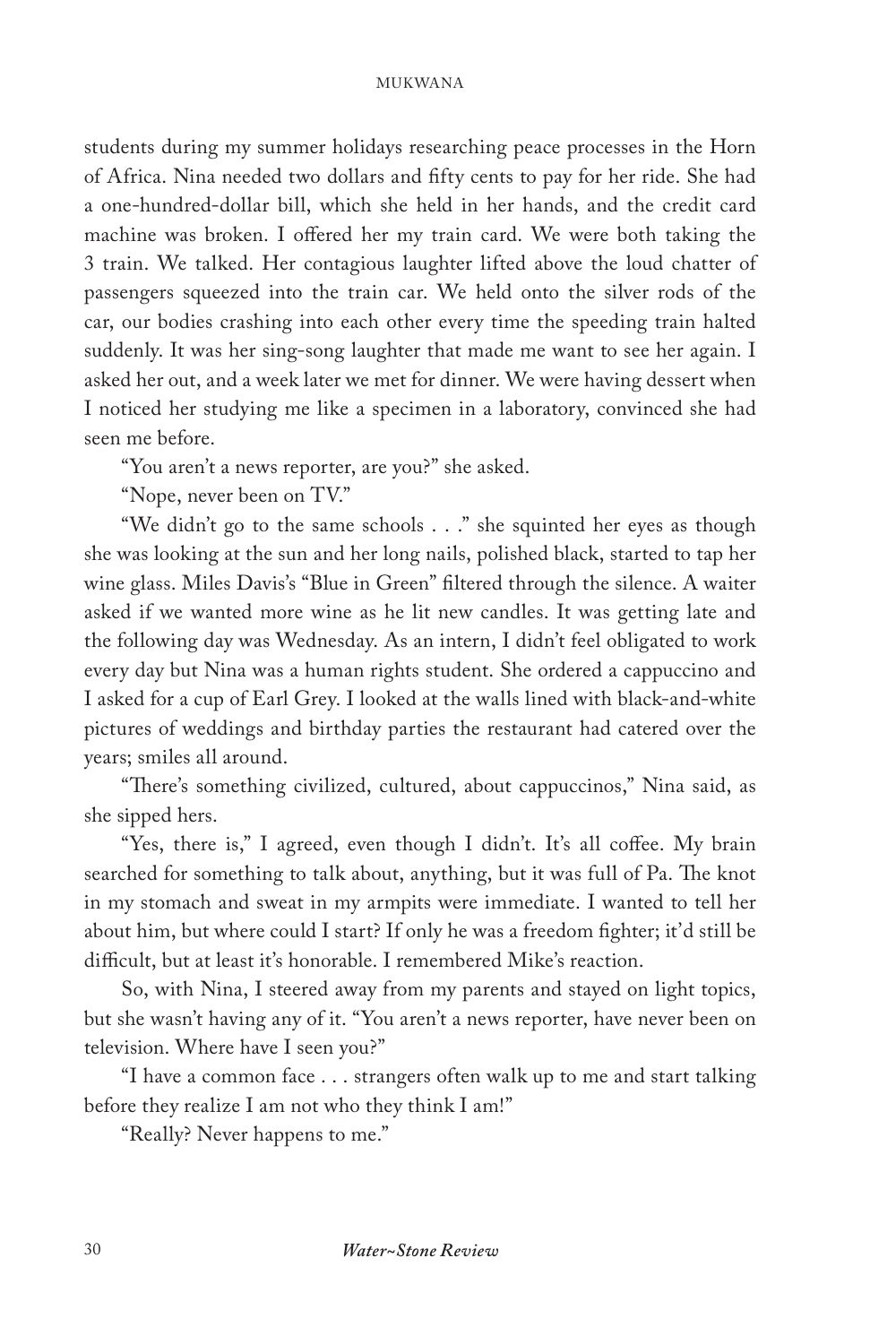"I'd remember your beautiful face," I said, hoping to distract her. She was beautiful, but even to me the statement was a hollow drum. The waiter brought the check. I didn't feel bad about splitting it. I knew I wouldn't see her again.

"You haven't said anything about your parents," she said. The knot shot to my throat. I considered telling her that my father is dead. It'd make her sorry for asking, and she'd quickly change the subject, but before I could say anything she said, "Bingo, it's the rebel leader of the Revolutionary Front. Do you know him? Human Rights Watch recently published a report about his movement. The group has committed all these heinous atrocities, horrible, people burned to death. It's very disturbing." She talked rapidly, her voice elevated by alcohol and the excitement of finally placing me. She didn't notice that I sat far away from her in the yellow cab that sped through the straight, wide streets of Manhattan, making its way to Harlem, or that my right hand, which would have reached out to hold hers, was buried deep inside my pocket.

I considered telling her that I knew him. "I don't know him," I said as I counted the green traffic lights as far as I could see.

"Really?"

"Yes, really. Why should I know him?"

"Because he's on the news a lot."

"What's his name?"

"Moses. His fighters call him Commandant. You must google him if only to see how much you two look alike." I could only marvel how it was in this city of millions, many of whom believe Africa is a country, I met a girl who knew a lot about my father! The lie didn't bother me. My desire to see her had evaporated, releasing me from the turmoil that had been churning inside me.

Before she got out of the cab, she scribbled her number on a piece of paper. I crushed it with my hand, squeezed it, and threw it on the car floor. I saw it as I got out of the car, picked it up, straightened it out, and put it in my wallet.

And yet, Ma doesn't understand why I detest him as I do and I don't know how to tell her that I want him to leave me alone, to die. It'd be easier to say I don't have a father. Most of all, I hate that I follow his life even though I don't want to. He has made it into American living rooms, on their televisions, iPads, smartphones, computers, each time he issues a press statement confirming he has bombed a village. Most of all I hate that she loves him.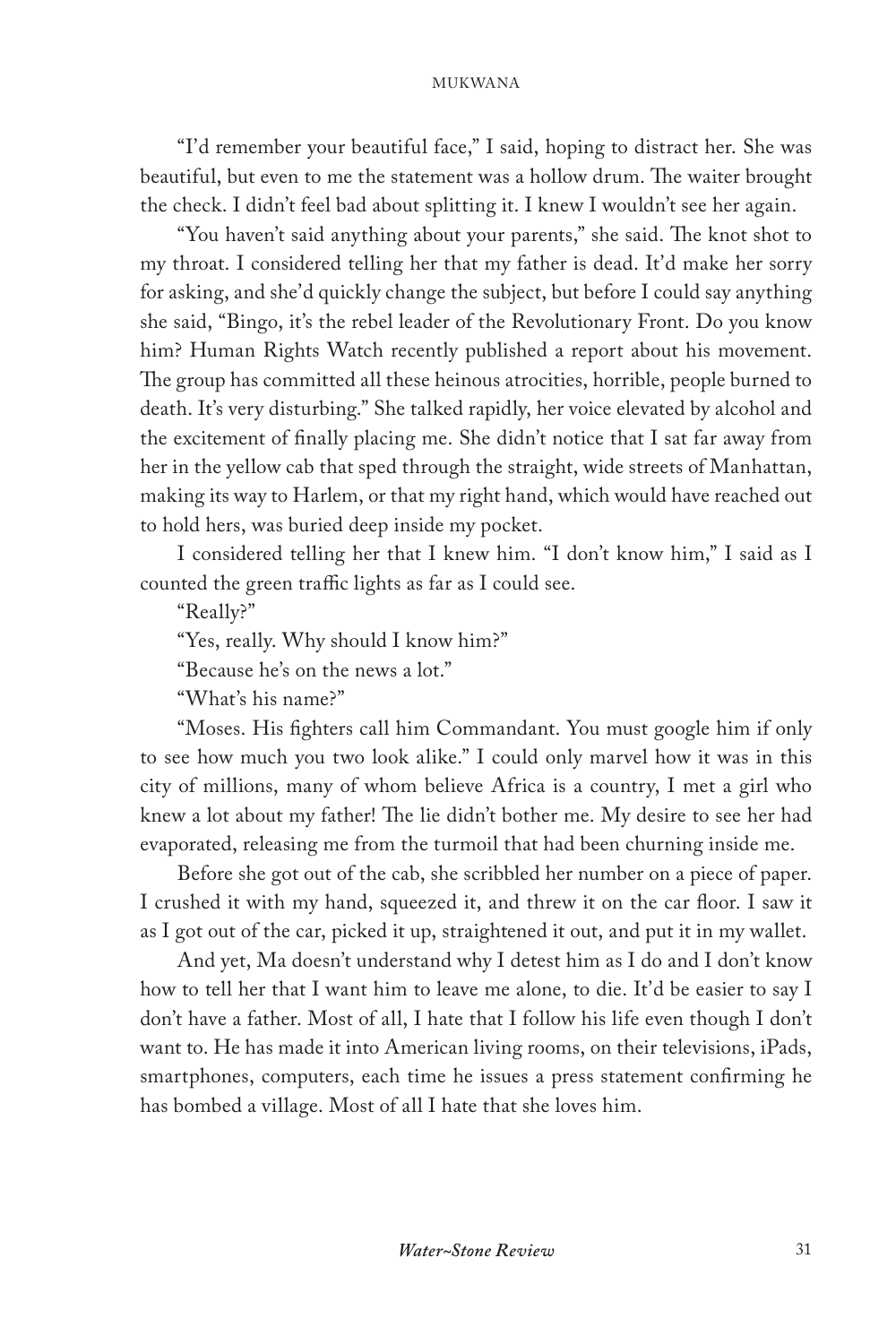More than a year has elapsed since my graduation and increasingly I want to repair my relationship with my mother, but I can't seem to find the right moment to talk to her. She's fixated with shoving advertisements in front of me of jobs I should apply for, even as I tell her I'd like to complete the internship, and then what, she wants to know, but my plans remain vague. The truth is, I don't know what I want to do. She wants me to find a job, she doesn't care what job anymore, she just can't continue paying for my upkeep.

I obsess about that night in the forest, desperate to figure out what I ought to have seen. I remember the group of children, women and men scantily dressed, their faces lit by flashlights, gathered under the baobab tree. The blindfolded woman with her arms tied above her head in the center. Pa, standing at the outskirts of the gathering. Pa, grabbing the woman's head. Pa shooting the woman. It was no accident.

"Where are you going?" Ma asks one morning, as I get ready to leave the house. She's sitting on the sofa in the dark. I switch on the light.

"Running and then work."

"You mean your internship."

"It's work, and I'm looking for a job in a bar."

"After everything I've done to get you that law degree."

I don't say anything.

"I spoke to your father. He says hello."

"Are you still raising money for him?"

"Soon, the war is going to be over. We're going to go home."

I shake my head and leave. I'm tired of fighting with her.

I am running in Central Park and listening to the BBC's "Focus on Africa." The sun is bright. It bounces off the snow. The cold bites my skin, even though I'm bundled up like a caterpillar in a cocoon. I look at the outstretched bony arms of the naked skeleton trees. Central Park is quiet, not like in summer when it's a sea of people, bikes, dogs, and strollers. I am waiting for the traffic lights to turn red, when I hear the bombs explode. They sound like firecrackers I watch during the Fourth of July celebrations. I sprint and run into a tree before I realize they're from the radio, from my earphones. A BBC reporter says a string of bombs has gone off across Kampala. She plays them over and over.

The blasts stop. The reporter provides details. Bombs have gone off at two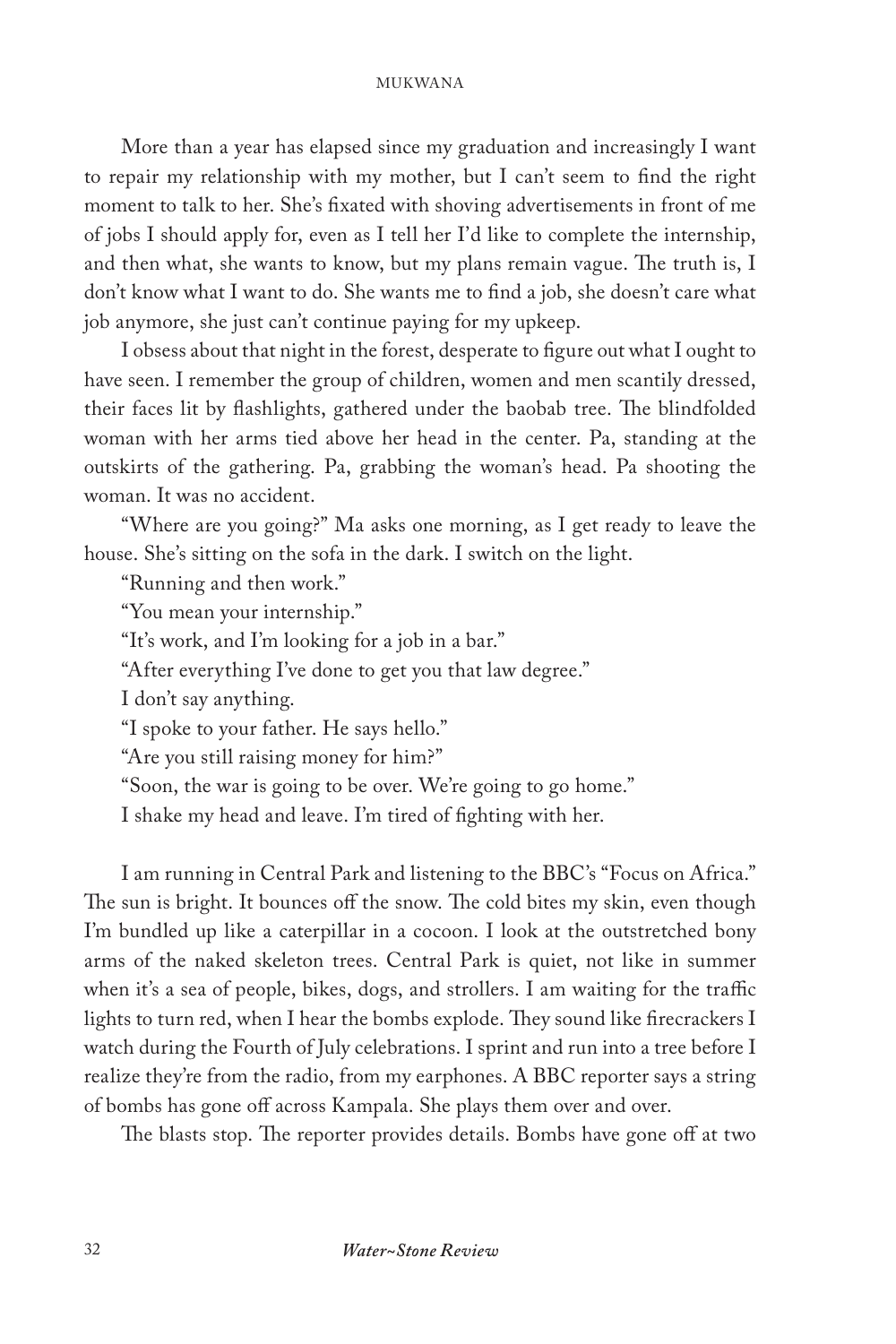o'clock in the afternoon. One of the bombs exploded at a market full of people buying groceries. She says two small girls, twins, their severed hands are on a basket of maize flour, fingers intertwined, and asks what kind of monster does a thing like this?

"My father," I whisper. My teeth chatter from the cold. I remove the earphones. I don't know how I find my way home. Ma is watching the news. It's everywhere. I find her in the ethnic room.

"Monster. What do they know?" she says.

"It's worse than a monster. Attacking people buying vegetables and fruits," I say, even as I want to believe that he could never do something like this. "Did you know? Please tell me, Ma, you didn't know, that you have nothing to do with this. Tell me he isn't capable of a massacre." I feel dizzy.

"We have to hit the government where it hurts. Now they're going to listen. It's over. We're going home." Her voice is excited, confident. As I watch her, I realize that she knew, and I know there's nothing left for me.

In the morning, it's Ma's banging of pots and pans in the kitchen that wakes me up. I can't remember the last time I slept throughout the night. She's whistling to herself as she makes pancakes. I stand in the doorway and watch her. She has removed the wig, and twisted her hair into dreadlocks.

"I'm leaving," I say.

She stops whistling. "But we're going to go home," she says and smiles. It's when she sees my bags that she switches off the oven. "There must be something I can do to make you stay."

Our eyes meet and I realize that all these years we've never really *looked* at each other. I think she's ready to tell me the truth and I think about the many questions I can ask, to understand, for example, why she lied to me about what happened in the forest, which I now know was one of my father's early crimes, but I ask her the only question that could change everything, and we could try to mend our brokenness slowly like a tailor sewing a delicate fabric.

"I know Pa meant to shoot that woman, but what happened to Grandma?"

The question surprises her. She doesn't expect the dead to talk from the grave. Ma has this one chance and she doesn't say anything. She tries. She can't. This is why her silence screams at me. Oh my God. He did it. He killed his own mother and then lied that whoever killed her was after his family and we were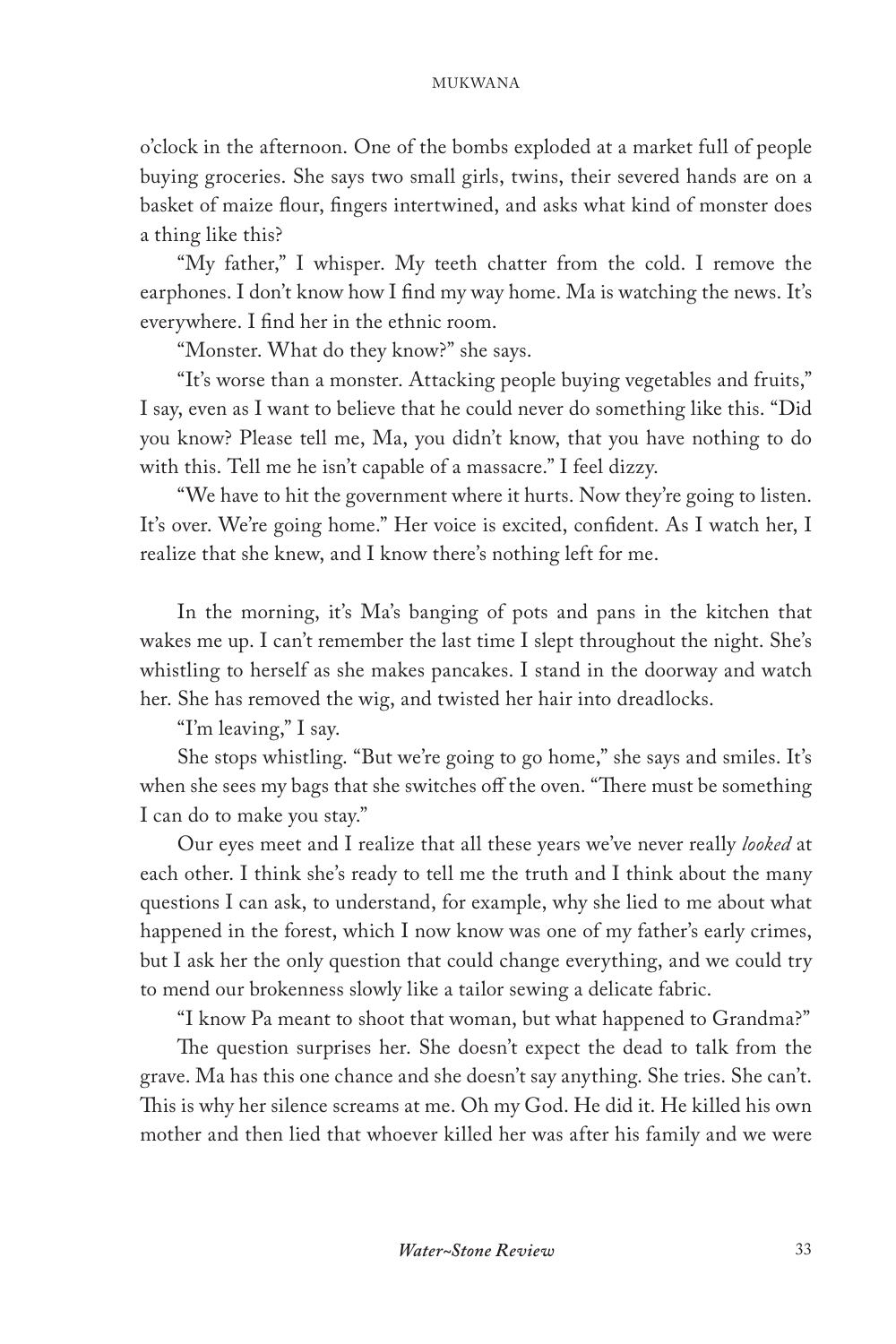resettled here for our safety. We look at each other for the longest time and through our tears I see her plea for understanding, compassion, forgiveness, but it's not for me to forgive. I hope she can see that I want her to let me go; maybe I still have a chance. I finally understand why some things are better left unsaid.

We both know that this is the last time we shall see each other. I have nothing with me, only the clothes I'm wearing and my thoughts, my hopes, and the ball in my bag. At the brick stairs of the brownstone, I stop; I want to see her one more time, her small frame in the partially open curtains watching me; maybe I'd give a small wave, but I know it'd be prolonging the moment that neither of us will ever recover from.

I don't think about where I'm going, where I'll sleep tonight. For the first time everything around me is crystal clear. It's only four o'clock in the afternoon, but it's already dark, the streets empty. My hands are cold and I bury them inside my pockets. I stand at a traffic light and wonder where the millions of people in New York disappear to during winter. A yellow-cab driver leans from his car window and yells at me to get out of the road.

Cars honk. I cross to the train station at 125th Street and Lenox Avenue. A homeless man lies at the entrance. His face is ash. He doesn't even bother to ask me for change. The 3 train snakes into the dark station. It's empty except for a mother with a small child standing between her parted thighs. I've always found trains comforting, maybe because we arrived in New York in the middle of winter and our apartment was a freezer. I spent many hours on the warm trains, reluctant to go home. Even now the train immediately warms me.

I get off at Times Square and make my way to Grand Central. In the concourse, I lean on the wall next to the escalators opposite the clock and watch people waiting for friends, lovers taking pictures of their kisses, and tourists of the sculptures on the ceiling, of the chandeliers. The laughter, human contact, animated conversations make me realize how alone I am. I slide down the wall and squat for a few minutes before I lie on the floor and stare in awe at the starry ceiling. It's hunger and cold that wake me up, and I make my way to an apartment on 49th Street and 1st Avenue, where the other interns share a onebedroom apartment.

Pa officially joins the coalition government as prime minister. I don't want to think of this as a bad omen, and yet the knot in my stomach is permanent. I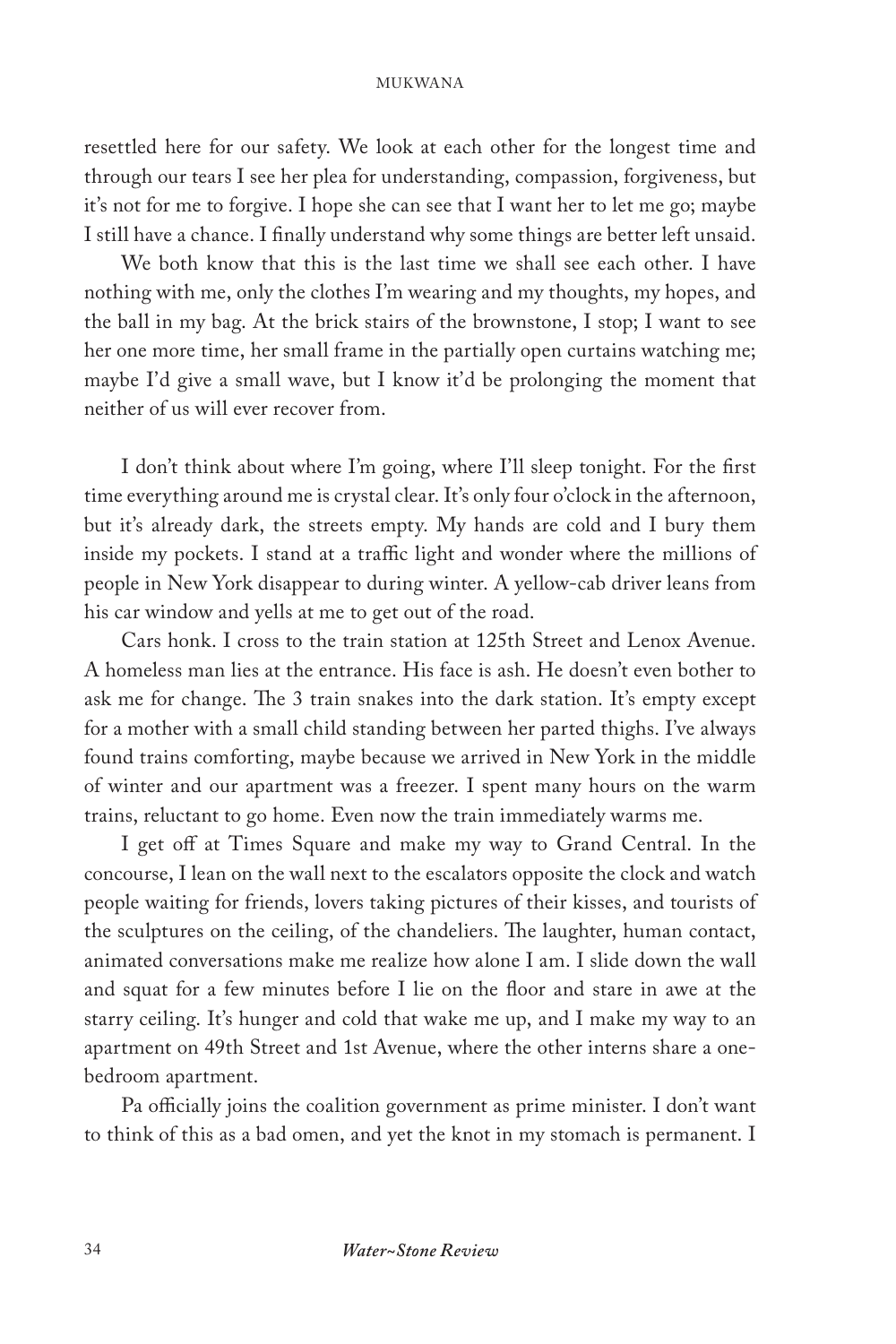watch him at press conferences, my mother in the background, giving interviews in European capitals; a warlord turned statesman. He has shaved his beard, wears dark suits, and shakes the hands of presidents who once called him a terrorist. They line up to meet with him, to take photographs. He no longer talks about holding free and fair elections. He no longer mentions the hundreds of people who remain imprisoned, in torture camps, who continue to disappear. The refugee camp welcomes more refugees on its sandy, barren land.

A few days later, I turn up drunk at Tills, a small bar tucked away on one of the busy street corners in Harlem, where I've been working for the past six months. The job was supposed to be for only a couple of months as I figured out what to do next. The bar is a long corridor with a high table from the door to the restrooms and wooden chairs. Black-and-white portraits of famous Hollywood stars line the walls. The tips are good; Freddie, the owner, is kind. I work at night and sleep during the day.

The bar is still empty. Freddie stops leafing through *The New Yorker* and watches me. My hands shake as I unscrew a bottle of Black Label. The bottle crashes. Glass particles fly in the air before falling on the bar, on his magazine. I stagger and reach for another bottle. I don't see Freddie walk over to me and haul me away from the bar.

"What's wrong with you?" he asks. His voice is gentle, but it's lost on me. I hurl myself at him. He moves out of my way. I slam into the wall. Clients walk in as I pick myself up and stumble to the bar. "Give us a drink, just one," I say. "One more. For my father. Did you know that my father is a president? Yes, he is, but what you don't know is that he's also a murderer. He wasn't always a murderer. Wait a minute, wait, he always was. And my mother. Oh, my mother." I burst into laughter. Freddie calls me a cab. Back on 49th Street and 1st Avenue, I collapse on the sofa and sleep. I don't think about where I'll find the rent for the sofa.

I convince myself that I can do something and join the protests. I hold a placard with the names of people the Revolutionary Front has murdered. Other protestors hold pictures of the dead or missing, and still others carry portraits of my father. We walk up and down the five blocks from 42nd to 47th Streets on 1st Avenue where the United Nations is located. The strong winds from the East River slap our faces. We have to hold the placards tightly to keep them from